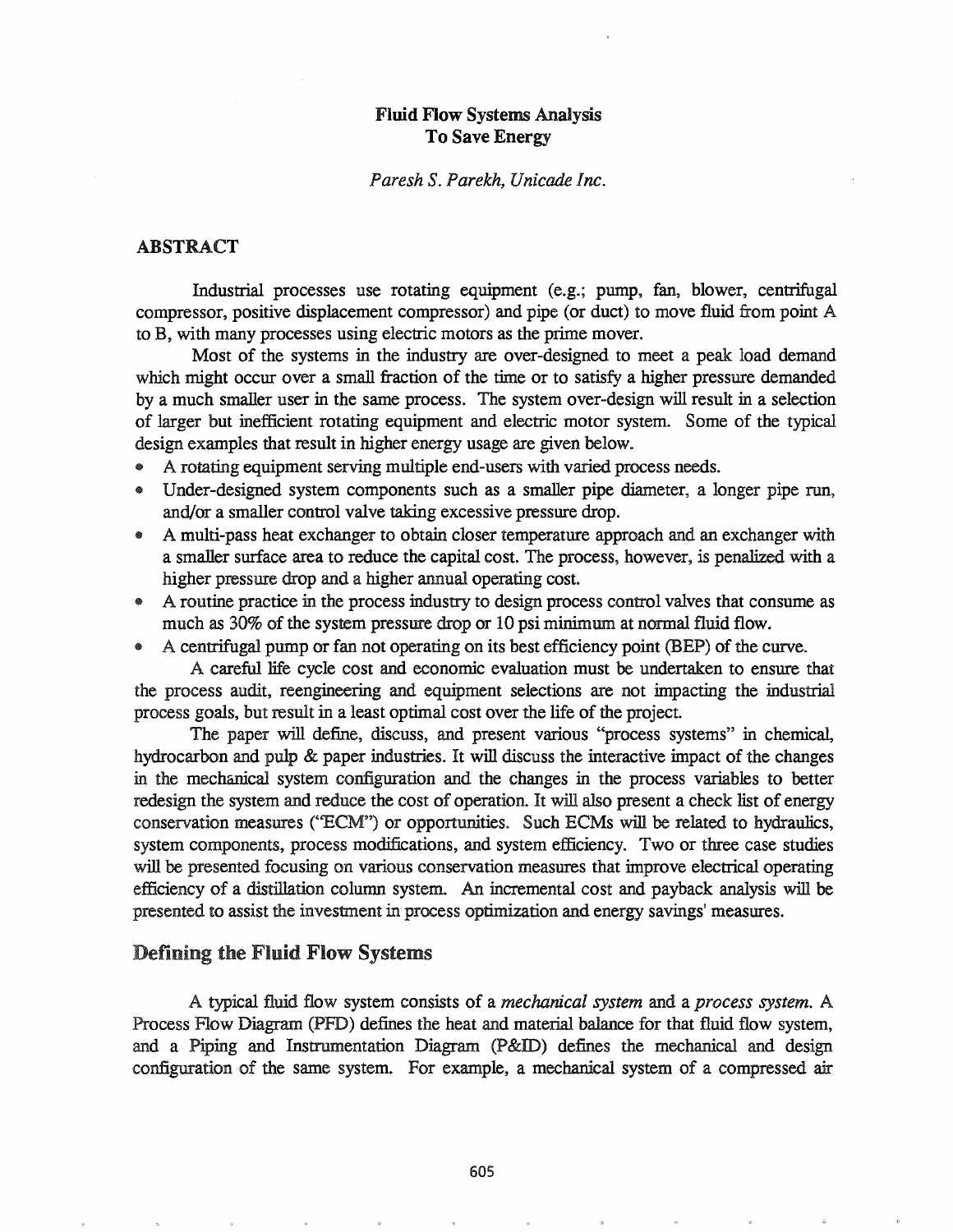system may consist of various end-users of compressed air, delivery or distribution system (piping, valves, fittings, controls, etc.), compressor (centrifugal or positive displacement), its associated equipment (aftercooler, receiver, dryer, filter, etc.), and a driver (electric motor).

The process system will consist of air pressure and temperature at end-users, quantity and quality of air requirement, physical properties (molecular weight, polytropic exponent), ambient air temperature and air pressure, moisture in the suction air, etc. The energy consumption is impacted by the design of mechanical and process systems as well as the enduser load profile and hours of operation. It is very important to understand the technical equations used in the calculations of flow rate at various standard temperature and pressure (STP) options, inlet air density, outlet air density, compressor capacity, adiabatic or polytropic head, discharge temperature, break horsepower, and compression ratio. A further discussion of a recent article on compressed air can be found in Energy Engineering, (Volume 95, No.6, 1998) and therefore, another case study from a petrochemical industry will be presented in the next section.

#### Design Practice and Baseline Model

A design engineering firm nonnally evaluates the three operating scenarios at best; namely, the normal flow, the maximum flow, and the turndown flow. The pipe, fittings, and pumps are selected using the maximum flow rate, but control valves are sized to operate under the all three flow conditions. This may result in control valve pressure drop at the normal flow rate to be as much as  $30-40\%$  of the system pressure drop or  $10-15$  psi minimum. The electric motor is usually a next larger size than the one estimated at maximum flow rate condition. In addition, a single pump is generally designed to serve many users. The sum of all load is the pump flow capacity. The total dynamic head of the pump is, however, controlled by one user which either requires a higher delivery pressure or is far away (such as tank farm) with an undersized pipe line and/or the user has a high static head requirement. In any case, that flow loop becomes the controlling head for the pump selection. A control valve in other circuits or loops will consume the additional pressure drop. An engineer can start preparing an off-line model of the system and develop a baseline or current operation model once the process boundaries are drawn and set points (related to pressure, flow, level or even fluid composition) are established. A spread sheet or a computer software program can assist in the baseline model development. The friction losses due to pipe, fittings, and valves are calculated. An estimation or field measurement of pressure drop in overhead condenser, heat exchanger, filter, etc. is made. Once the system model is verified, then various "what if" case studies are conducted. The goal is to develop an optimal model of a fluid flow system that meets the production targets as well as minimizes the energy usage under various operating scenarios.. Most chemical plants and refineries operate 24 hours a day, 7 days a week, year around with minimum planned downtime. The following section outlines a case study problem statement for fluid flow systems analysis and its analysis of energy savings' options.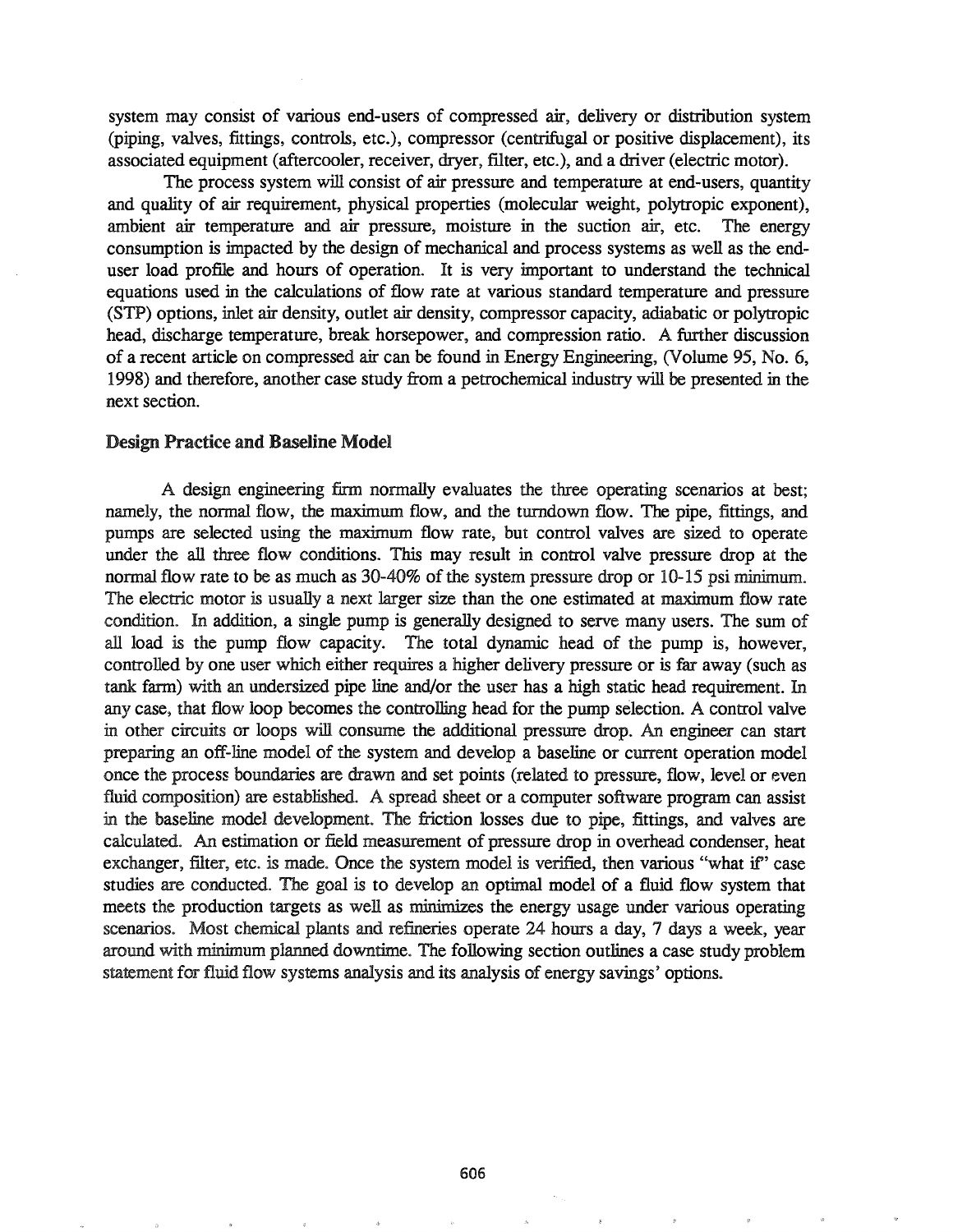#### Case Study Problem Statement

A process engineer or an energy analyst is evaluating a distillation column that is separating binary mixture of benzene and toluene. The column, with an overhead pressure of 5 psig, produces a distillate containing 99 benzene and a bottoms product containing 95 weight percentage toluene. A Product/Reflux pump (P-IOl) is sized for 843 gpm at 280 ft of liquid head. Reflux flow is 2.54 times the distillate rate or 605 gpm. Benzene product flow to off site tanks is 200 gpm. A 38 gpm product flow is directed to another process unit. All process parameters and elevations are shown in the Figure 1.



Figure 1. Base Case Operation & Design of Benzene/Toluene Distillation Column With a Single Pump

The pump P101 is designed for three delivery duties: Reflux flow, Product flow, and Process flow.. The pump suction and discharge piping with fittings and valves are sized and laid out that followed generally acceptable good engineering practice. The flow system has three control valves. The reflux back to the tower is controlled by a flow control valve (FCV-1), product discharge flow to the storage tank is controlled by a level controller (LCV-1) from the accumulator and flow to another process unit is set by a hand control valve (HCV-1). There are other control strategies available but they are out of scope for this article. The system also has other equipment such as heat exchangers, air cooler, and tanks. The pump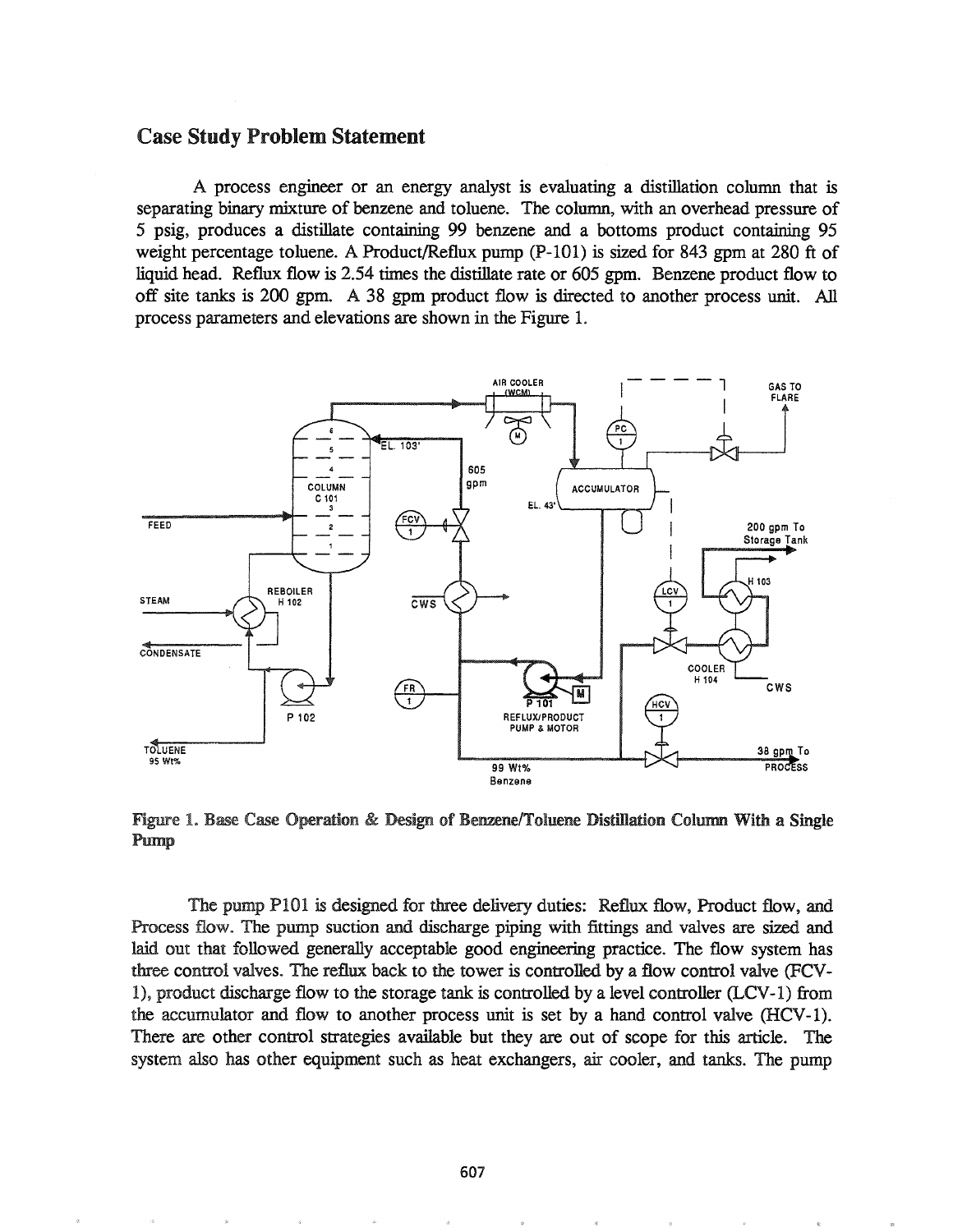P101 is a Goulds model 3x4-13 LTX, 3196 with a 75 hp electric motor. The certified pump curve information is available in the maintenance engineering file and is used in the analysis to plot systems curve and characteristic curves at different operating scenarios.

The following above grade physical elevations and the delivery pressures (Table 1) were noted on the P&IDs and verified in the field.

|                              | <b>Elevation above Grade, Ft.</b> | Delivery Pressure, psia |
|------------------------------|-----------------------------------|-------------------------|
| Reflux line to top of column | 103                               | 20.17                   |
| Pump centerline              |                                   | 124                     |
| Accumulator liquid level     | 43                                | NA                      |
| Storage tank normal level    | 23                                | 15                      |
| Process unit                 |                                   | つぐ                      |

|  |  |  | <b>Table 1. Base Case Elevation and Delivery Pressure</b> |  |
|--|--|--|-----------------------------------------------------------|--|
|--|--|--|-----------------------------------------------------------|--|

*The goal is to evaluate and optimize the process design, and to reduce the energy* usage. The analysis will create more than one case study. Each case study will have one or more changes in *Process System* as well as *Mechanical System*. Interactive effect of more than one ECM will have to be factored in the energy usage.. For this analysis, we will assume that steady state flow requirements will not be changed.. We will primarily focus on splitting the pump P-IOI duty into two parallel pumps, one dedicated to reflux flow only and another pump for product and process discharge flow. We will also evaluate implementation of a variable frequency drive (VFD) replacing flow control valve, and re-plot the pump characteristic curve, system curve and estimate energy savings.. Appropriate changes to the control valve pressure drop will be made to meet the process design requirements. Other ECMs can be larger pipe sizes, rerouting of lines to reduce length, but those changes can be expensive and may not result in good implementable projects. A check list of possible ECMs is presented in a later section..

# **Base Case Model**

It is important to model the base case accurately to establish which flow circuit (enduser) out of three flow circuits controls the pump selection. The pump flow is sum of all three end-user flow requirement, but the pump head is determined from the worst case end-user demand, which, in this case is the reflux flow circuit from the Pump 101 back to the top of column. The flow control valve pressure drop at normal flow is 30 psi. The two other flow circuits will have the same pump discharge pressure, but the control valves (LCV-1 and HCV-1) be sized to consume that additional head.. At normal flow rates, the level control valve in the flow circuit to tank will have a pressure drop of 64 psi and the hand control valve in the flow circuit to another process unit will have a pressure drop of 94 psi.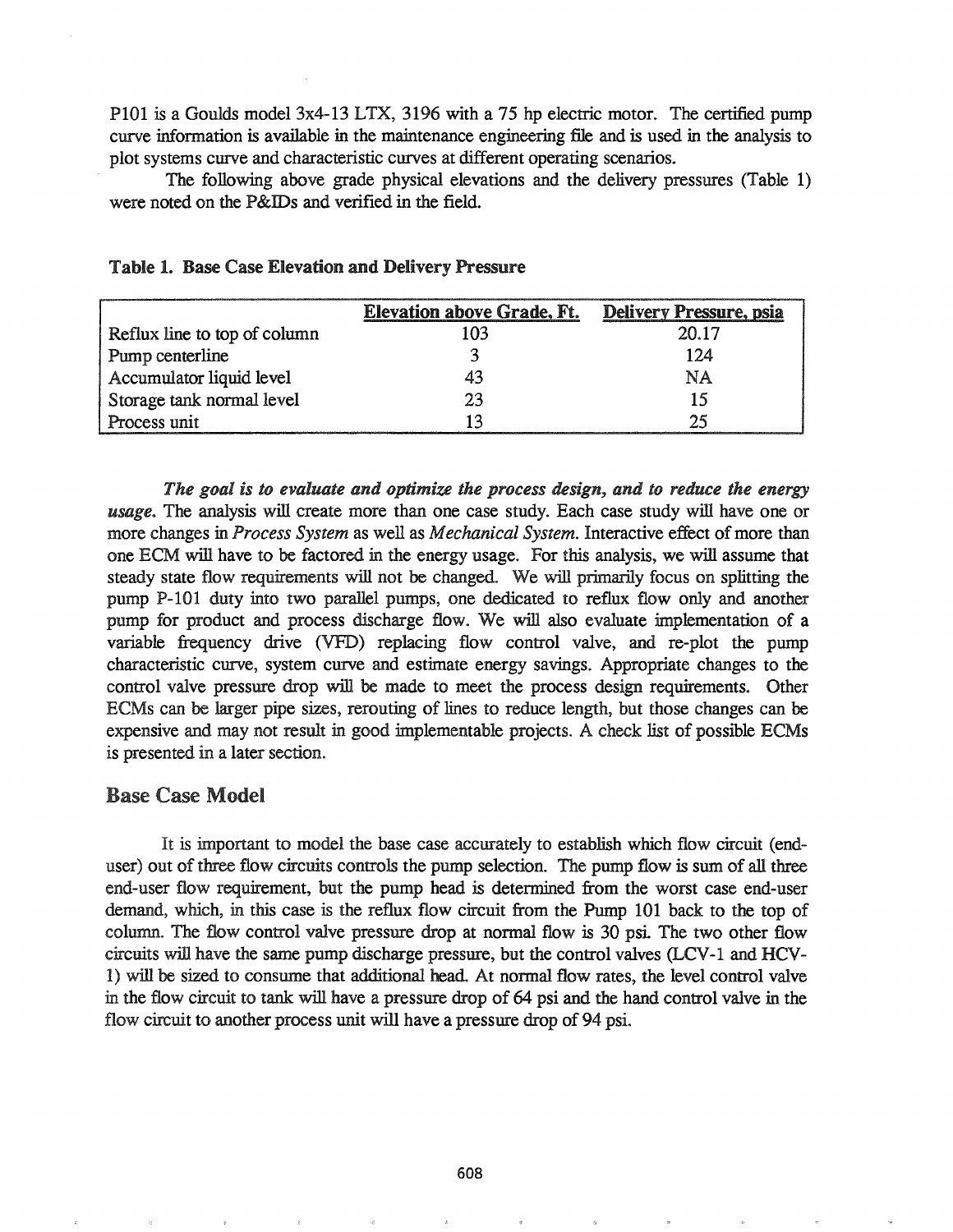The following Table 2 (Pump Calculation Sheet) provides the "controlling" base case operation and Table 3 lists the major hydraulic parameters of three base case flow circuits (reflux flow, storage tank flow, and process flow).

# Table 2. Pump Calculation Sheet For the Base Case Operation

| PROJECT:<br>CLIENT:<br><b>LOCATION:</b><br>SERVICE :<br><b>LIQUID PUMPED BENZENE</b> | Summer Paper<br><b>ACEEE</b><br>New York<br>Benzene |         |              |                        | JOB NO:<br>PUMP NO:<br>CASE NO:<br>PUMP MFR:<br>PREPARED BY: Parekh | ACEEE99<br>P 101<br><b>DESIGN CASE</b><br>Goulds Pump |               |              |
|--------------------------------------------------------------------------------------|-----------------------------------------------------|---------|--------------|------------------------|---------------------------------------------------------------------|-------------------------------------------------------|---------------|--------------|
| <b>LIQUID PROPERTIES</b>                                                             |                                                     |         | <b>UNITS</b> |                        | PUMP DIFFERENTIAL PRESSURE                                          |                                                       |               | <b>UNITS</b> |
| Pumping Temperature (PT)                                                             |                                                     | የ       | 195          | Discharge Pressure     |                                                                     |                                                       | psia          | 124.3        |
| Viscosity @ PT                                                                       |                                                     |         |              |                        | CStroke 0.3411885 Suction Pressure (+ for Lift)                     |                                                       | psia          | 30.35        |
| Vapor Pressure (VP) @ PT                                                             |                                                     | psia    |              |                        | 20.172809 TOTAL PUMP DIFF. PRESSURE                                 |                                                       | psi           | 93.95        |
| Specific Gravity (SG) @ PT                                                           |                                                     |         |              |                        | 0.8037008 TOTAL DYNAMIC HEAD                                        |                                                       | feet          | 270.04       |
| Flow - Normal @ PT                                                                   |                                                     | gal/min | 843          |                        | BHP and kW CALCULATION                                              |                                                       |               |              |
| PUMP HEAD CALCULATION                                                                |                                                     |         |              |                        | Hydraulic Horsepower                                                |                                                       | Hp            | 46.2         |
| <b>SUCTION PRESSURE</b>                                                              |                                                     |         |              |                        | Pump Efficiency @ C.O.P.                                            |                                                       | %             | 71.5         |
| Original Pressure                                                                    |                                                     | psia    | 20.1728      |                        | <b>BRAKE HORSEPOWER</b>                                             |                                                       | bhp           | 64.62        |
| +Static Head                                                                         |                                                     | feet    | 40           |                        | Electric Motor Efficiency @ C.O.P.                                  |                                                       | %             | 90           |
| - Line Loss                                                                          |                                                     | feet    | 5            |                        | ASD Efficiency @ C.O.P.                                             |                                                       | %             | 100          |
| - DP Equipment                                                                       |                                                     | psi     | $\mathbf{2}$ |                        | Electric Motor (Name Plate HP)                                      |                                                       | hp            | 75           |
| <b>PUMP SUCTION PRESSURE</b>                                                         |                                                     | psia    | 30.35        | % Motor Loading        |                                                                     |                                                       | %             | 86.16        |
| NET POSITIVE SUCTION HEAD                                                            |                                                     |         |              |                        | <b>ELECTRIC POWER USE</b>                                           |                                                       | kW            | 53.56        |
| Static Head                                                                          |                                                     | feet    | 40           |                        | ENERGY & DEMAND CALCULATION                                         |                                                       |               |              |
| - Line Loss                                                                          |                                                     | feet    | 5            | <b>Operating Hours</b> |                                                                     |                                                       | hr/yr         | 8760         |
| +[(Original Pressure - VP)]                                                          |                                                     | psia    | 0.00         | <b>Electricity Use</b> |                                                                     |                                                       | kWh/yr        | 469195.58    |
|                                                                                      | AVAILABLE NPSH (LIQUID PUMPED)                      | feet    | 29.25        | Demand Use             |                                                                     |                                                       | kW/yr         | 53.56        |
| PUMP REQ'D NPSH (WATER)                                                              |                                                     | feet    | 26           | <b>Energy Charges</b>  |                                                                     |                                                       | \$/kWh        | 0.08         |
| <b>DISCHARGE PRESSURE</b>                                                            |                                                     |         |              | Demand Charges         |                                                                     |                                                       | \$/kW/mo 5    |              |
| Delivery Pressure                                                                    |                                                     | psia    | 20.1728      |                        | TOTAL ENERGY COST                                                   |                                                       | $\sqrt[6]{x}$ | 40749.31     |
| Static Head                                                                          |                                                     | feet    | 100          |                        |                                                                     |                                                       |               |              |
| Line Friction Loss                                                                   |                                                     | feet    | 69.9553      |                        |                                                                     |                                                       |               |              |
| <b>Total Equipment Pressure Drop</b>                                                 |                                                     | psi     | 45           | FORMULA:               |                                                                     |                                                       |               |              |
| <b>HEAT EXCHANGER</b>                                                                |                                                     | psi     | 10           |                        | $PSI = Ft \times SG \times 0.433$                                   |                                                       |               |              |
| <b>ORIFICE</b>                                                                       |                                                     | psi     | 5            |                        | $HHP = GPM \times DIFF$ , PRESS, /1715                              |                                                       |               |              |
| <b>FLOW CONTROL VALVE</b>                                                            |                                                     | psi     | 30           |                        | bhp = hhp / Pump Efficiency                                         |                                                       |               |              |
| PUMP DISCHARGE PRESSURE                                                              |                                                     | psia    | 124.3        |                        | $kW = bhp x .7457$ / (Motor Efficiency x ASD Efficiency)            |                                                       |               |              |

 $\bar{S}$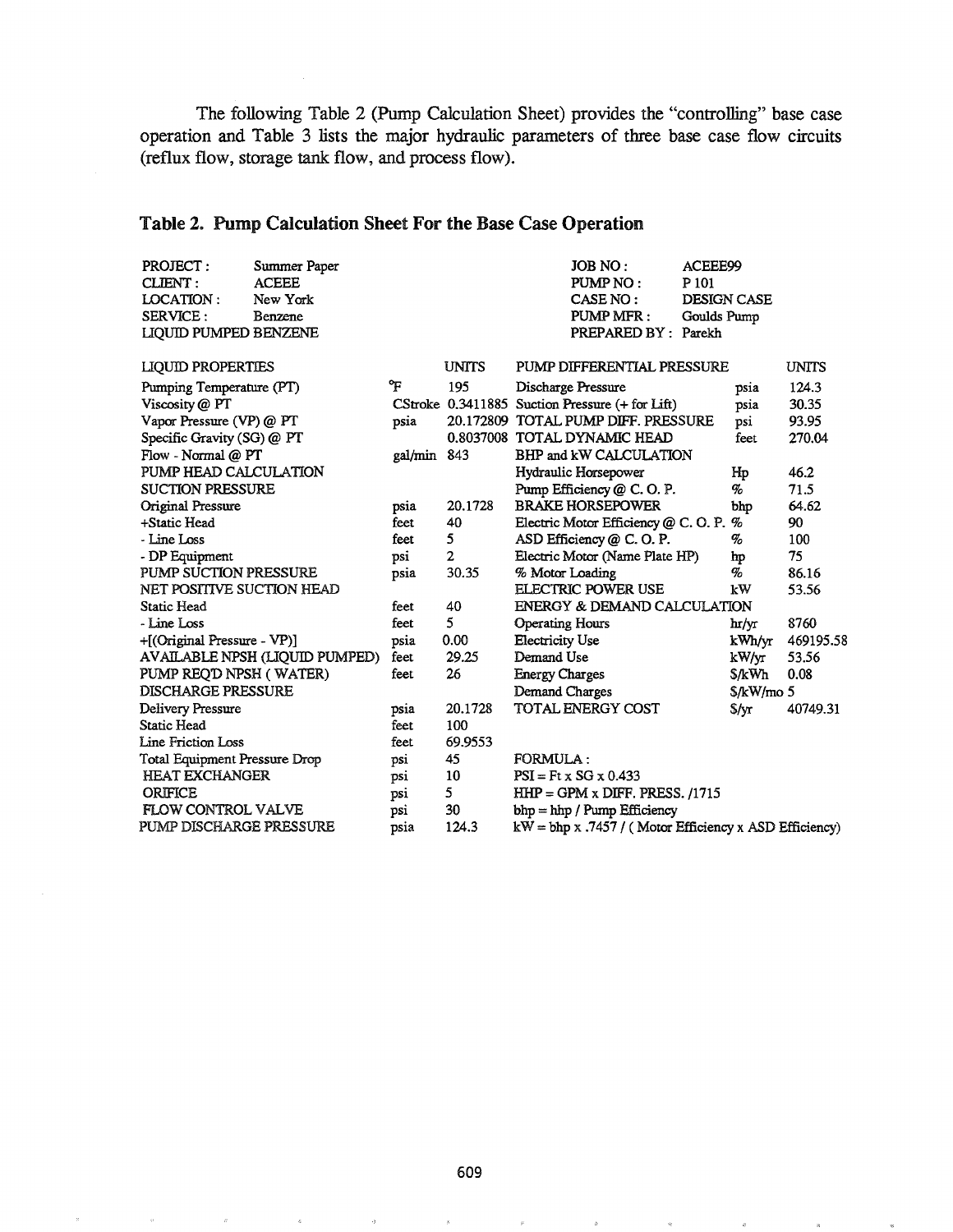|                                      |      | Reflux    | Product   | Process   |
|--------------------------------------|------|-----------|-----------|-----------|
|                                      |      | Circuit 1 | Circuit 2 | Circuit 3 |
| Pump Flow - Normal @ PT              |      | 843       | 843       | 843       |
| Circuit Flow - Normal @ PT           | gpm  | 605       | 200       | 38        |
| PUMP SUCTION PRESSURE                | psia | 30.35     | 30.35     | 30.35     |
| <b>DISCHARGE PRESSURE</b>            |      |           |           |           |
| Delivery Pressure                    | psia | 20.1728   | 15        | 25        |
| Static Head                          | feet | 100       | 20        | 10        |
| Line Friction Loss                   | feet | 69.9      | 43.5      | 6.64      |
| <b>Total Equipment Pressure Drop</b> | psi  | 45        | 87.5      | 94        |
| Heat Exchanger 1                     | psi  | 10        | 10        | <b>NA</b> |
| Heat Exchanger 2                     | psi  | NA        | 15        | NA        |
| Orifice                              | psi  | 5         | <b>NA</b> | NA        |
| Control Valve                        | psi  | 30        | 62.5      | 94        |
| PUMP DISCHARGE PRESSURE              | psia | 124.3     | 124.3     | 124.3     |
| Total Pump Diff. Pressure            | psi  | 93.95     | 93.95     | 93.95     |
| Total Dynamic Head                   | feet | 270.04    | 270.04    | 270.04    |
| Pump Efficiency                      | %    | 71.5      | 71.5      | 71.5      |
| <b>Break Horsepower</b>              | bhp  | 64.62     | 64.62     | 64.62     |
| <b>ENERGY USE (Annual)</b>           | kWh  | 469,195   | 469,195   | 469,195   |

## Table 3. Hydraulic Parameters of Base Case Single Pump Service

# Systems Analysis To Save Energy

It is important to understand and model the existing operation using either a spread sheet or a computer software program specifically designed for the fluid flow systems analysis.. This should be followed by the analysis of one or many processes and mechanical component variables to evaluate the impact on power usage by these changes. A brief check list of energy conservation measures is given below that can be applied to pump, fan, blower, and compressor systems. We will evaluate some of the measures in the following sections.

### Pressure Drop

- @ Reduce piping system pressure loss by increasing the line size and rerouting the pipes~
- 4& Optimize process equipment pressure loss in the flow lines.
- Reduce or eliminate control valve pressure loss.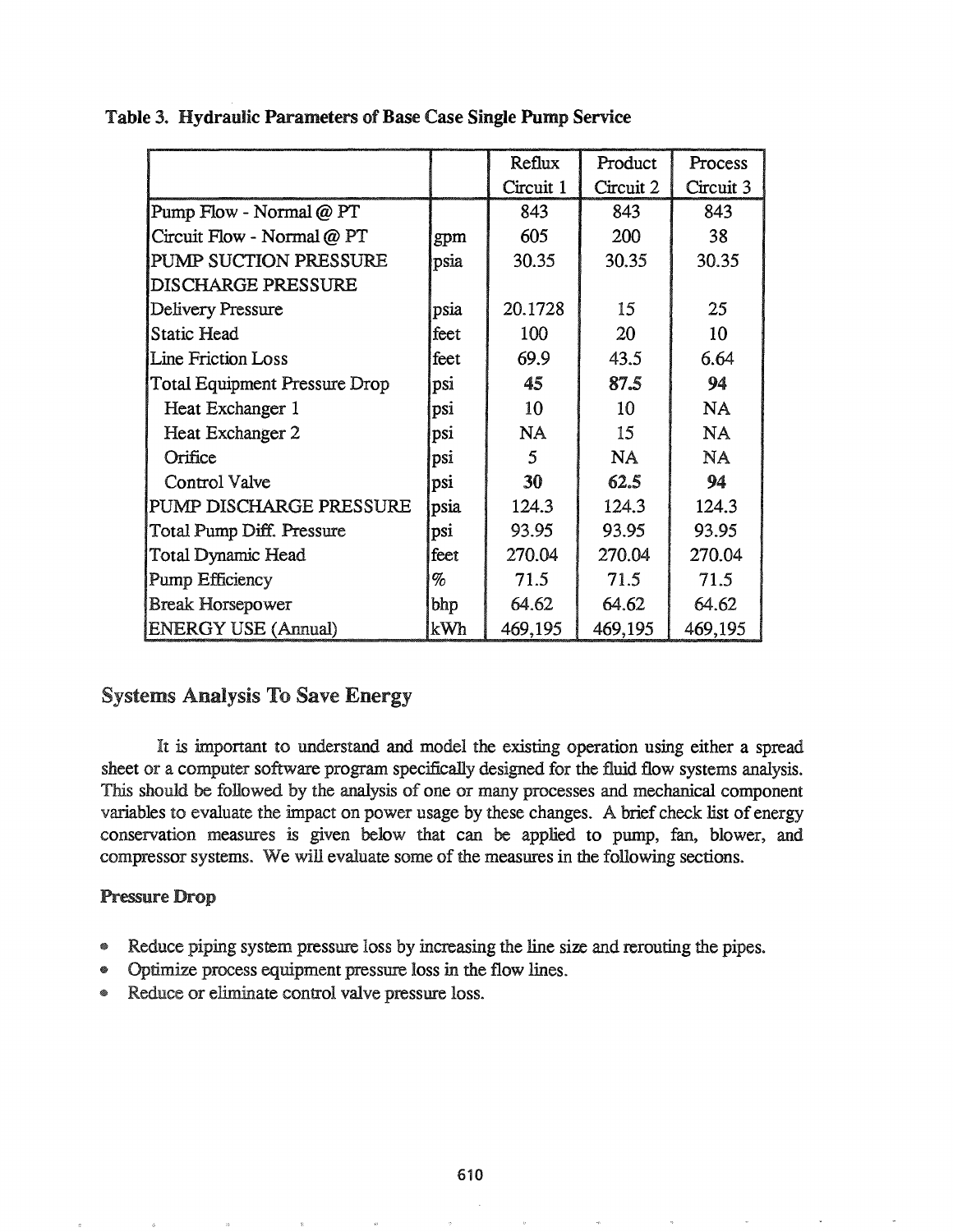# System Efficiency

- @ Operate rotating equipment at or close to its best efficiency point.
- e Split a single system into more than one to achieve higher aggregate O&M efficiency.
- Downsize the pump (or trim impeller or modify compressor wheels) and motors. This is only an end-result of the system improvement or optimization.
- Modify a process control scheme, including loading/unloading and spillback controls on positive displacement compressors, and location of throttling control.
- e Install variable frequency drives (VFD) investigate needs and implications carefully. The variable frequency drive is not always the best solution!
- Improve the operating efficiency by implementing an energy recovery strategy. For example, recover heat of compression to heat a building or replace a low pressure steam heating.
- Replace the standard efficiency motors by the premium efficiency motors.

## Process Modifications

- Lower the delivery pressure (without impacting process requirement) at user(s).
- Lower the pressure profile of the system.
- Incorporate an advanced process control scheme and algorithm to eliminate operator intervention.
- Reroute or resequence the process streams.
- Reduce the compressor inlet temperature.
- Regenerate or replace catalyst (same for in-line filters) to eliminate an excessive pressure drops due to carbon build-up.
- Reduce or eliminate the minimum flow by-pass recirculation flow.

# Energy Conservation Measures

We will investigate three ECMs in detail and evaluate their impact on energy savings. Please note that there will be many other measures (singular or combination) that can be investigated. The goal, however, must be to pick the most cost effective measures for analysis. These measures will have a greater chance for implementation. The following measures are analyzed further..

- 1.. ECM 1: Divide the pump P-IOI hydraulic duty into two separate pumps operating in parallel..
- 2. ECM 2: After implementing the ECM 1, investigate a variable speed drive to replace the flow control valve in the reflux line.
- 3. ECM 3: Increase the reflux line size from 4" to 5". This ECM 3 is inclusive of the ECM 1 and ECM 2..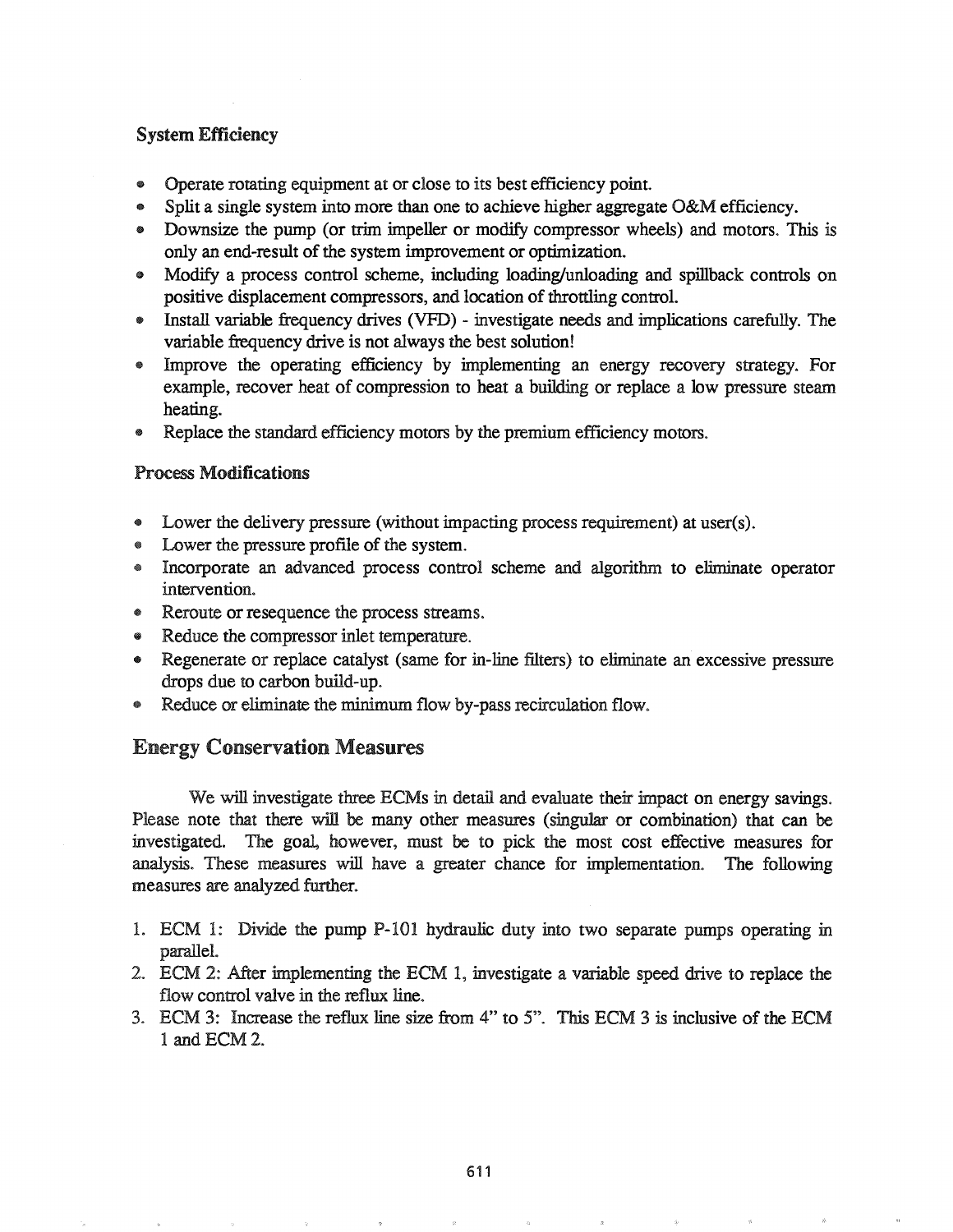#### Two Pumps in Parallel (ECM 1)

The following Figure 2 shows how the benzene/toluene distillation system will be served by two pumps. All other mechanical and process parameters will remain the same as the base case.



Figure 2. Two Pumps in Parallel

The Table 4 on the next page summarizes the key variables of the base case and ECM 1 case, and estimates a 13.6% energy saving. The energy saving is due to a reduced pressure drop in LCV-1 and HCV-1 control valves. The alternate pump P-101 is a Goulds model 3196 MTX, size  $3x4-10$  process pump. It has a slightly better mechanical efficiency (72.8%) than the base case pump. The new product pump  $(P-103)$  has a 63% pump efficiency at the normal flow rate of 238 gpm at 135 ft of head. In all case studies, a 90% electrical motor efficiency is used. It should be noted that upgrading a standard efficiency motor to premium efficiency motor would only gain 2-4% in operating efficiency.. However, upgrading and selecting a right pump would significantly increase the operating efficiency by as much as 5 to 10%. An energy engineer should focus on fluid flow systems components (e.g., motor, pump, VFD, pipe, control valves, etc.) that could improve system efficiency dramatically while keeping the cost down.

The controlling hydraulic case for the pump P-I03 is product flow to the storage tank two coolers in the series.. As you will notice, an additional electrical energy saving can be achieved by reconfiguring two coolers from series to parallel operation (eliminates 10 psi pressure loss) and increasing the line size to the storage tank (reduces-6 psi).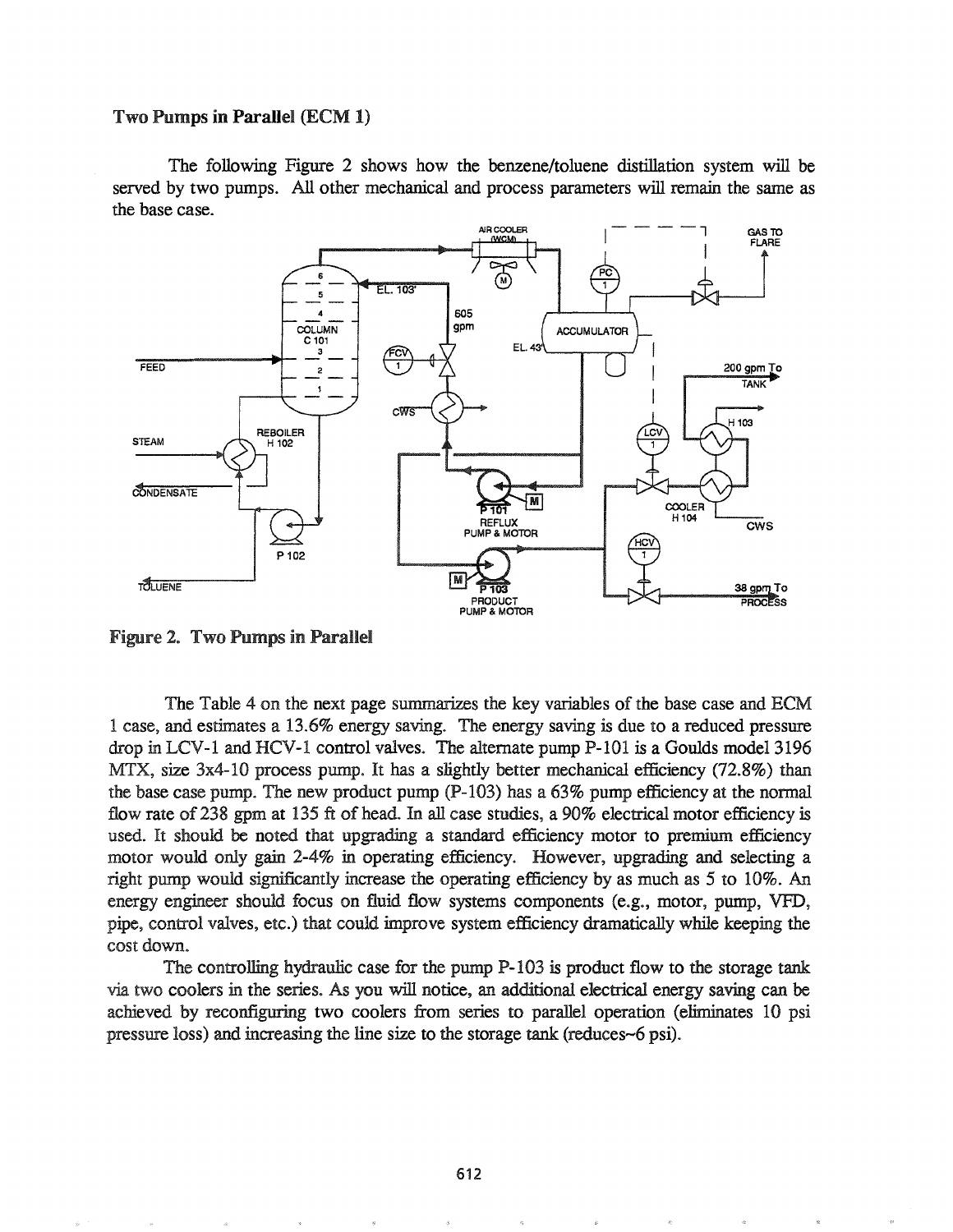|                                      |               | Base    | Split Pump ECM 1 |           |
|--------------------------------------|---------------|---------|------------------|-----------|
|                                      |               | Case    | Reflux           | Product   |
| Pump Flow - Normal @ PT              |               | 843     | 605              | 238       |
| Circuit Flow - Normal @ PT           | gpm           | 843     | 605              | 238       |
| PUMP SUCTION PRESSURE                | psia          | 30.35   | 30.35            | 30.35     |
| DISCHARGE PRESSURE                   |               |         |                  |           |
| Delivery Pressure                    | psia          | 20.1728 | 20.1728          | 15        |
| <b>Static Head</b>                   | feet          | 100     | 100              | 20        |
| <b>Line Friction Loss</b>            | feet          | 69.9    | 69.9             | 43.5      |
| <b>Total Equipment Pressure Drop</b> | psi           | 45      | 45               | 40        |
| Heat Exchanger 1                     | psi           | 10      | 10               | 10        |
| Heat Exchanger 2                     | psi           | NA      | <b>NA</b>        | 15        |
| Orifice                              | psi           | 5       | 5                | <b>NA</b> |
| <b>Control Valve</b>                 | psi           | 30      | 30               | 15        |
| PUMP DISCHARGE PRESSURE              | psia          | 124.3   | 124.3            | 77.11     |
| Total Pump Diff. Pressure            | psi           | 93.95   | 93.95            | 46.76     |
| Total Dynamic Head                   | feet          | 270.04  | 270.04           | 134.39    |
| Pump Efficiency                      | $\frac{0}{0}$ | 71.5    | 72.8             | 63        |
| <b>Break Horsepower</b>              | bhp           | 64.62   | 45.55            | 10.3      |
| <b>ENERGY USE (Annual)</b>           | kWh           | 469,195 | 330,706          | 74,816    |
| <b>Energy Savings Over Base Case</b> | kWh           |         |                  | 63,673    |
| <b>Percent Energy Savings</b>        | %             |         |                  | 13.57%    |

### Table 4. Hydraulic Parameters of Two Pumps in Parallel (ECM 1)

### A variable speed drive for the reflux flow (ECM 2)

It is assumed that the control system response time permits a replacement of the current flow control valve by a variable speed drive. The VFD will control the reflux flow that is either set by column overhead temperature, pressure or composition. During the normal operation, the system will see duction in system pressure profile equivalent to control valve pressure drop (30 psi). Figure 3 plots system curve and pumps curves at normal speed as well as at variable speed..

It should be noted that during turndown and reduced reflux flow rates, the savings will be even greater with a VFD. For example, at reduced reflux ratio of 2.0 (versus base case of  $2.65$ ), the reflux flow will decrease to  $476$  gpm. This will result in reduced discharge pipe frictional losses to 43.31 feet from 69.9 feet ( $\Delta P \propto$  flow<sup>2</sup>). The flow control valve will pinch close to absorb the additional pipe pressure loss and higher head generated by the pump curve at the lower flow.. In this specific case, the system gains discharge line friction loss of 26.59 feet  $(=69.9-43.31)$ , the exchanger frictional loss drops from 10 psi to 6.19 psi, and the orifice pressure drop is now 3.1 psi from base case 5 psi. The pump head (without a VFD) would be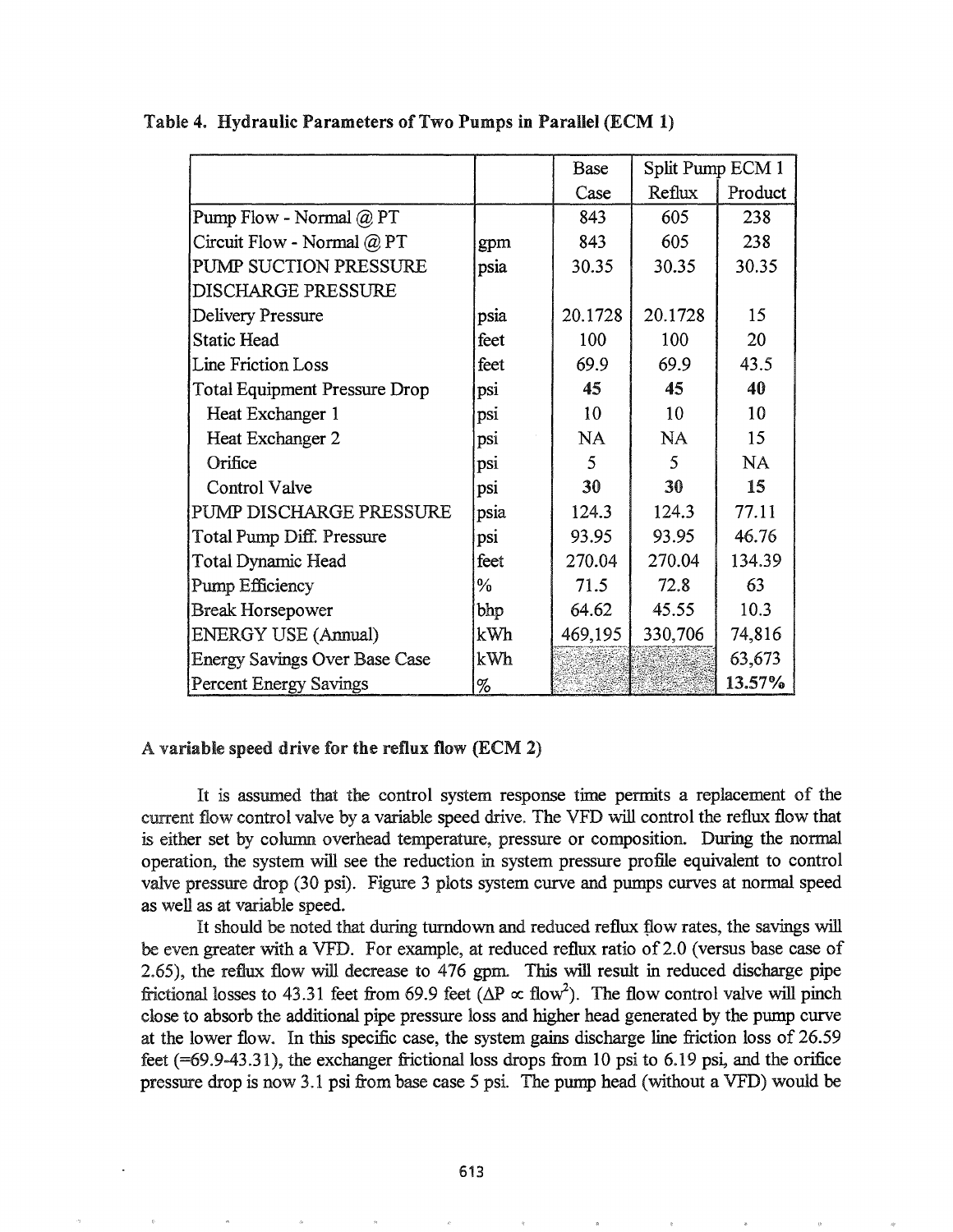99.56 psi or 286.15 feet of liquid. The flow control valve,  $FCV-1$ , now has a pressure drop of 52 psi, an increase of 22 psi over the base case operation. A VFD, with a 96% efficiency, would save 15.62 kW or 49% savings over the case if no VFD was used but only the reflux flow was reduced from 605 gpm to 476 gpm. This case is not further presented due to space limitations.



Figure 3. Pump Curves and System Curves (ECM 2) Using C-MAX software

### Increase Reflux line size to  $5$ " (ECM 3)

The base case pipe friction losses from pump  $P$  101 to the top of the column is 69.9 feet. The discharge pipe consists of two 4" diameter schedule 40 pipe segments with a 120 feet straight length & number of fittings. The friction losses are calculated using "noncompressible flow Benoulli's equation (Reference: Crane TP 410 manual & C-MAX software). At normal benzene flow of 605 gpm, the  $4$ "  $\Phi$  pipe has a fluid velocity of 15 feet per second. Increasing this pipe to 5"  $\Phi$  schedule 40 pipe would decrease the velocity to 9.70 fps and reduce the frictional losses to 1998 ft, saving additional energy. The Table 5 tabulates the hydraulic and energy savings parameters for ECM 2 and ECM 3.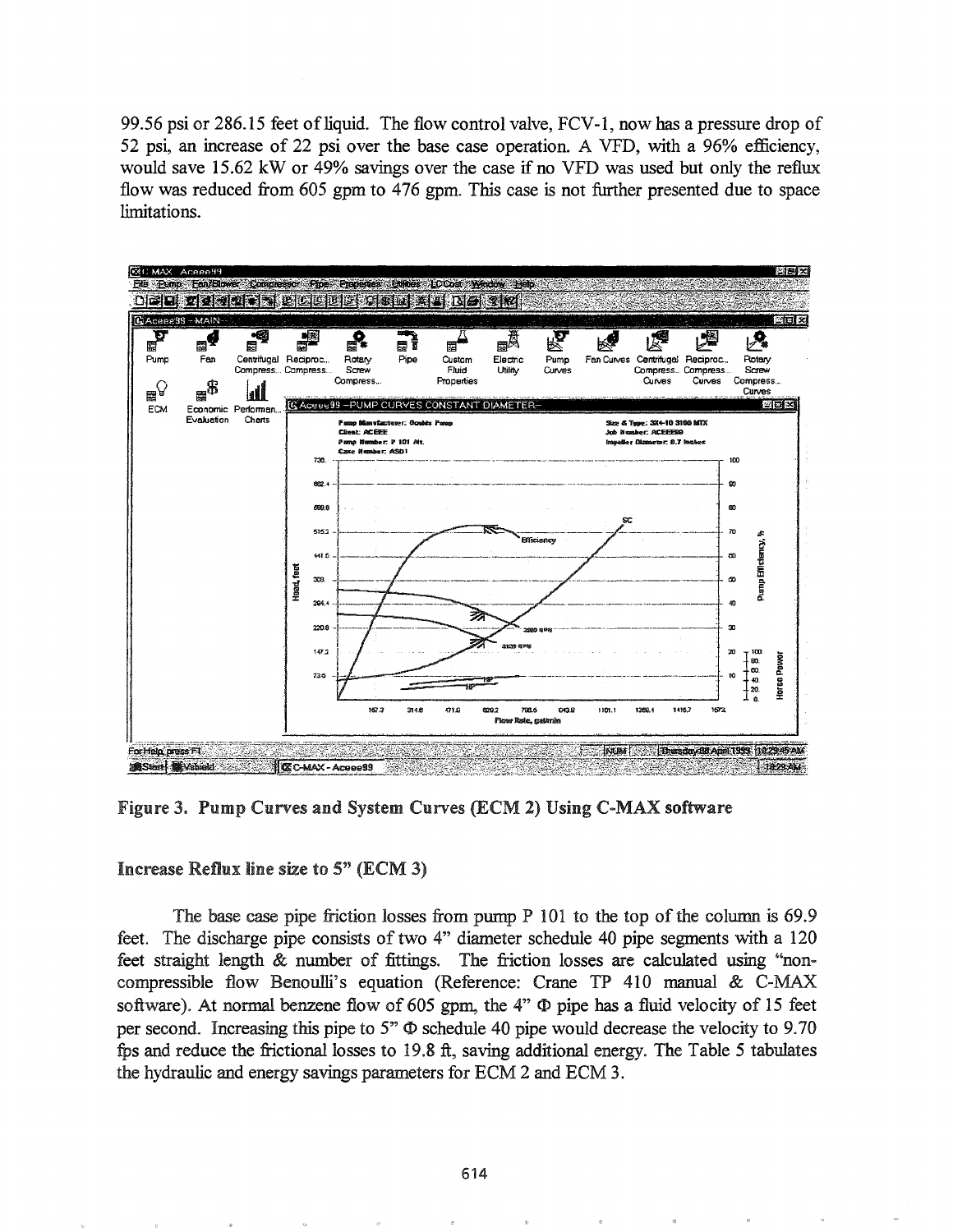|                               |      | Base    | ECM 1 & 2 |         |         | ECM 1, 2, & 3 |
|-------------------------------|------|---------|-----------|---------|---------|---------------|
|                               |      | Case    | Reflux    | Product | Reflux  | Product       |
| Pump Flow - Normal @ PT       |      | 843     | 605       | 238     | 605     | 238           |
| Circuit Flow - Normal @ PT    | gpm  | 843     | 605       | 238     | 605     | 238           |
| PUMP SUCTION PRESSURE         | psia | 30.35   | 30.35     | 30.35   | 30.35   | 30.35         |
| <b>DISCHARGE PRESSURE</b>     |      |         |           |         |         |               |
| <b>Delivery Pressure</b>      | psia | 20.1728 | 20.1728   | 15      | 20.1728 | 15            |
| <b>Static Head</b>            | feet | 100     | 100       | 20      | 100     | 20            |
| Line Friction Loss            | feet | 69.9    | 69.9      | 43.5    | 19.8    | 43.5          |
| Total Equipment Pressure Drop | psi  | 45      | 15        | 40      | 15      | 40            |
| Heat Exchanger 1              | psi  | 10      | 10        | 10      | 10      | 10            |
| Heat Exchanger 2              | psi  | NA      | NA        | 15      | NA      | 15            |
| Orifice                       | psi  | 5       | 5         | NA      | 5       | <b>NA</b>     |
| Control Valve                 | psi  | 30      | 1         | 15      | 1       | 15            |
| PUMP DISCHARGE PRESSURE       | psia | 124.3   | 95.31     | 77.11   | 77.86   | 77.11         |
| Total Pump Diff. Pressure     | psi  | 93.95   | 64.96     | 46.76   | 47.51   | 46.76         |
| <b>Total Dynamic Head</b>     | feet | 270.04  | 186.7     | 134.39  | 136.55  | 134.39        |
| Pump Efficiency               | %    | 71.5    | 72.8      | 63      | 72.8    | 63            |
| Break Horsepower              | bhp  | 64.62   | 31.49     | 10.3    | 23.03   | 10.3          |
| <b>ENERGY USE (Annual)</b>    | kWh  | 469,195 | 245,035   | 74,816  | 178,738 | 74,816        |
| Energy Savings Over Base Case | kWh  |         |           | 149,344 |         | 215,641       |
| Percent Energy Savings        | %    |         |           | 31.83%  |         | 45.96%        |

The Table 6 summarizes the energy savings realized by conducting a systems analysis of the fluid flow system. An incremental cost and payback analysis in the Table 7 clearly indicate the attractiveness of these ECMs. An electricity cost of 8 cents/kWh and a demand charge of \$5/kW/month are used in the calculations.

Table 6. Summary of Energy Savings

| Base Case Energy Use (Single Pump)  kWh/yr |        | 469,195                                         |               |         |        |
|--------------------------------------------|--------|-------------------------------------------------|---------------|---------|--------|
| <b>Energy Savings Contribution</b>         |        | <b>Incremental Savings   Cumulative Savings</b> |               |         |        |
|                                            |        | <b>Measure</b>                                  | $\frac{1}{2}$ |         | %      |
| ECM 1<br>Two Pumps                         | kWh/yr | 63,673                                          | 13.57%        | 63.673  | 13.57% |
| ECM 2 VFD on Reflux Pump                   | kWh/yr | 85,671                                          | 18.26%        | 149,344 | 31.83% |
| ECM 3 Larger Discharge Pipe                | kWh/yr | 66,297                                          | 14.13%        | 215,641 | 45.96% |
| Total of ECM $1, 2, \& 3$                  | kWh/yr | 215,641                                         | 45.96%        |         |        |